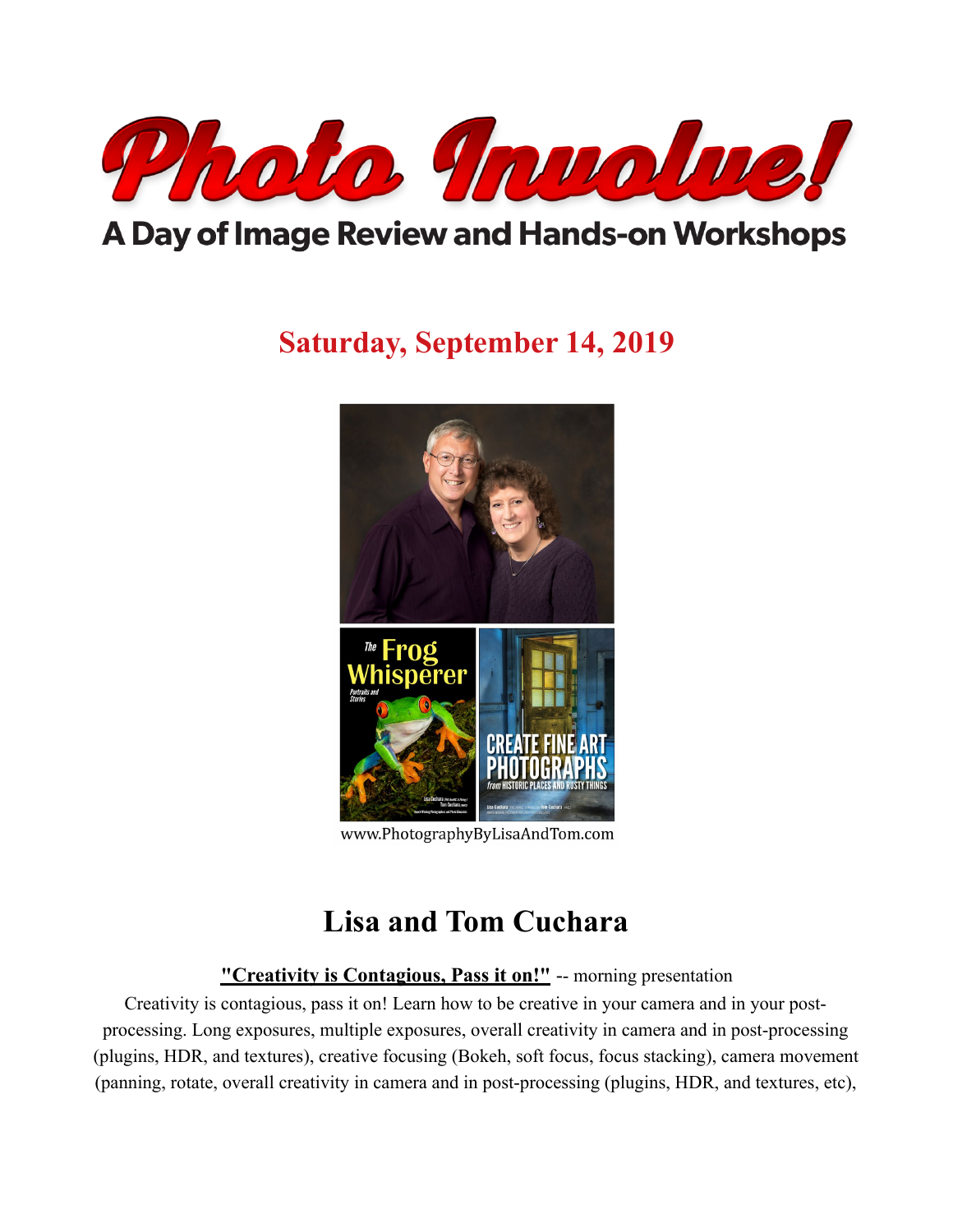neutral density, Bulb setting, white balance, filters, panoramas, perspective, composites, plugins, HDR, tone mapping, Textures, etc.

#### **Workshop: "Creative Smorgasbord- Creativity With Your Camera"**

Come try your hand at some of the in-camera techniques that we learned inspired you with in the morning.

Things to bring:

•camera

```
\textdegreelens (24-105 type)
```
- •polarizer (yes we will use it inside)
- •cable release (wired preferably)
- memory card and extra batteries
- •tripod

•[good https://www.huntsphotoandvideo.com/detail\\_page.cfm?](https://www.huntsphotoandvideo.com/detail_page.cfm?productid=263AB100&mfg=Vanguard&show=yes)

[productid=263AB100&mfg=Vanguard&show=yes](https://www.huntsphotoandvideo.com/detail_page.cfm?productid=263AB100&mfg=Vanguard&show=yes) 

•[better https://www.huntsphotoandvideo.com/detail\\_page.cfm?](https://www.huntsphotoandvideo.com/detail_page.cfm?productid=ALTAPRO2P263CT&mfg=Vanguard&show=yes)

[productid=ALTAPRO2P263CT&mfg=Vanguard&show=yes and](https://www.huntsphotoandvideo.com/detail_page.cfm?productid=ALTAPRO2P263CT&mfg=Vanguard&show=yes) [https://](https://www.huntsphotoandvideo.com/detail_page.cfm?productid=1115&mfg=Acratech&show=yes)

[www.huntsphotoandvideo.com/detail\\_page.cfm?](https://www.huntsphotoandvideo.com/detail_page.cfm?productid=1115&mfg=Acratech&show=yes)

[productid=1115&mfg=Acratech&show=yes](https://www.huntsphotoandvideo.com/detail_page.cfm?productid=1115&mfg=Acratech&show=yes)

### •Things to bring **IF you have them**

• macro lens (IF you have one, see above if not)

- •small reflector
- •small diffuser
- •plamp

•Joby (for LED light)

• extension tubes (IF you have them)

•Nikon [https://www.huntsphotoandvideo.com/detail\\_page.cfm?](https://www.huntsphotoandvideo.com/detail_page.cfm?productid=AETN&mfg=Savage&show=yes) [productid=AETN&mfg=Savage&show=yes](https://www.huntsphotoandvideo.com/detail_page.cfm?productid=AETN&mfg=Savage&show=yes)

•Canon [https://www.huntsphotoandvideo.com/detail\\_page.cfm?](https://www.huntsphotoandvideo.com/detail_page.cfm?productid=AETC&mfg=Savage&show=yes)

[productid=AETC&mfg=Savage&show=yes](https://www.huntsphotoandvideo.com/detail_page.cfm?productid=AETC&mfg=Savage&show=yes)

•Nikon [https://www.huntsphotoandvideo.com/detail\\_page.cfm?](https://www.huntsphotoandvideo.com/detail_page.cfm?productid=AEXTUBEDGN&mfg=Kenko&show=yes) [productid=AEXTUBEDGN&mfg=Kenko&show=yes](https://www.huntsphotoandvideo.com/detail_page.cfm?productid=AEXTUBEDGN&mfg=Kenko&show=yes)

•Canon [https://www.huntsphotoandvideo.com/detail\\_page.cfm?](https://www.huntsphotoandvideo.com/detail_page.cfm?productid=AEXTUBEDGC&mfg=Kenko&show=yes) [productid=AEXTUBEDGC&mfg=Kenko&show=yes](https://www.huntsphotoandvideo.com/detail_page.cfm?productid=AEXTUBEDGC&mfg=Kenko&show=yes)

•other brands<https://www.huntsphotoandvideo.com/searchresult.cfm>

•Savage LED light

•[http://tinyurl.com/cuchara-savageligh](http://tinyurl.com/cuchara-savagelight)t.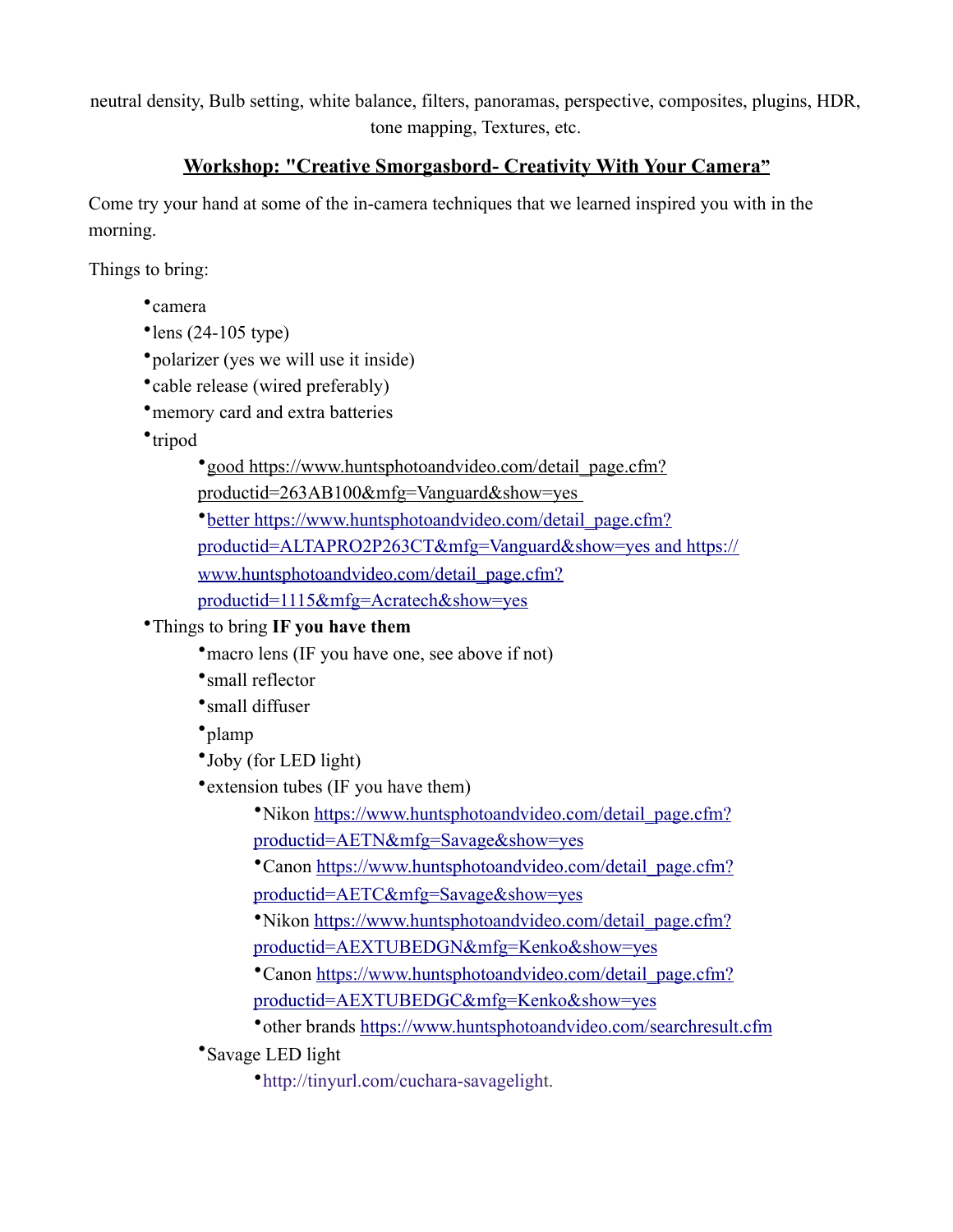•Call Alan and he will get you a special price if you mention this is for one of our classes. Contact Alan Samiljan ([asamiljan@huntsphoto.com](mailto:asamiljan@huntsphoto.com) or 781-462-2383)

#### **Lisa and Tom Cuchara's Bio**

Lisa Cuchara, PhD, Master Craftsman, HonNEC, and Tom Cuchara, MNEC, are passionate about photography, both behind the lens and in the digital darkroom. They have diverse creative interests ranging from Nature, Macro and Night photography to Urban exploration, people, and creative editing. From birds and flowers to babies and HDR, they appreciate the world around them and embrace the challenge of interpreting what their eyes see, and their hearts feel via their photography.

Tom and Lisa are both very active in many local and national photography organizations. They have had many successful gallery exhibitions and their work has been accepted into various juried exhibitions. Their photographs have appeared in *Adirondack Life, Wild Bird, Birder's World*, in calendars and on calendar covers, and on the cover of a paperback novel. Lisa has also had images accepted into the PPA (Professional Photographers of Association) loan collection and this year earned Double Bronze with 4/4 open and 4/4 Artistry Images Meriting. Their images have won awards at the local, state, national, and international levels. They have been photographing weddings, babies, parties, portraits, etc. professionally for over 15 years and have their own Photography Studio in Hamden CT. Their portrait philosophy is based on "We do not remember days, we remember Moments".

Tom and Lisa have published two books with Amherst Media. The first called "Create Fine Art Photographs from Historic Places and Rusty Things" is about their HDR and light painted images; it can be ordered from Amazon <http://tinyurl.com/lisatom-urbex> and is also available at brick and mortar bookstores like Barnes and Noble. Their second, one year later, is called "The Frog Whisperer: Portraits and Stories"<http://tinyurl.com/lisatom-frogs>.

They teach photography a variety of image capture and post-processing workshops and seminars, in the classroom and in the field. They have presented a variety of instructional programs and workshops (Photoshop, Digital Workflow, HDR, RAW processing, Macro photography, Travel photography, plus fun and interesting travelogue slideshows) at NECCC, PPA, PSA, plus many other camera clubs and other organizations. Check out their photo and editing classes, their photo tours and workshops, and view their photographs at [www.photographybylisaandtom.com](http://www.photographybylisaandtom.com/). They are excited to have an opportunity to inspire you with their "Creativity is contagious, pass it on" philosophy and their "Don't shoot what it looks like, shoot what it feels like" approach.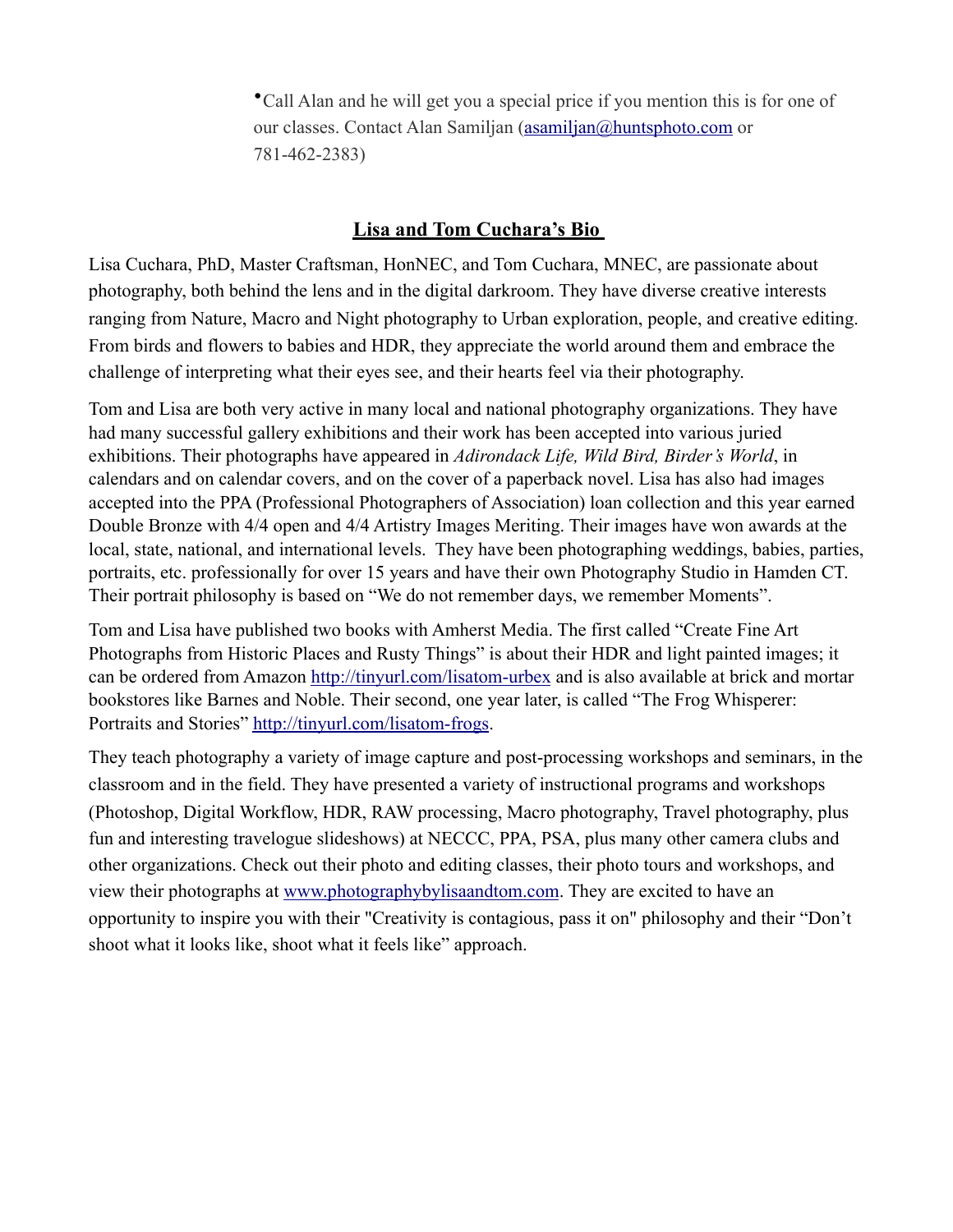Attendees can order on Amazon and bring it to be signed or purchase a signed copy for \$20 Create Fine Art or \$25 Frogs



Order our book on Amazon <http://tinyurl.com/lisatom-urbex>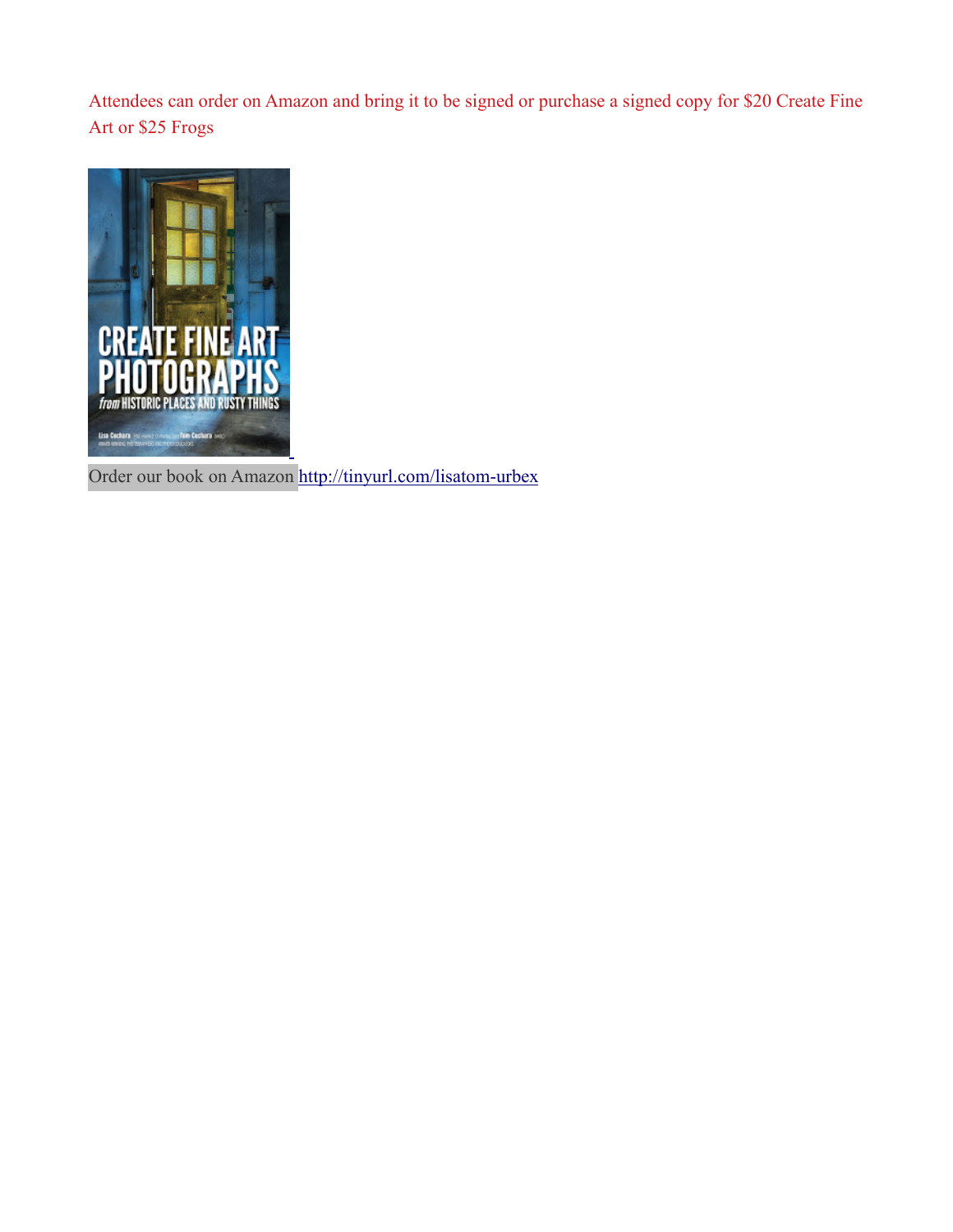

--

Order our Frog book<http://tinyurl.com/lisatom-frogs>

"Photography is an art of observation. It's about finding something interesting in an ordinary place… I've found it has little to do with the things you see and everything to do with the way you see them" – Elliot Erwin

Join our email list and find out about photo ops, photo classes, tour and workshops, newly created images, photo tips, etc. <http://tinyurl.com/cuchara-photolist>

Check out our photo galleries: [www.lisaandtomphotography.com](http://www.lisaandtomphotography.com/)

You can view our workshops here: <http://tinyurl.com/lisatomworkshops>; sign up (free) to get notified of upcoming photo classes and tours. our workshop have no refunds, see our policy here: [http://www.photographybylisaandtom.com/p/](http://www.photographybylisaandtom.com/p/workshops.html) [workshops.html](http://www.photographybylisaandtom.com/p/workshops.html)

Blog: [http://photographybylisaandtom.blogspot.com](http://photographybylisaandtom.blogspot.com/) Website: [www.photographybylisaandtom.com](http://www.photographybylisaandtom.com/) Instagram: lisaandtomcuchara Facebook: [www.facebook.com/photographybylisaandtom](http://www.facebook.com/photographybylisaandtom) and [www.facebook.com/groups/](http://www.facebook.com/groups/photographywithLisaandTom) [photographywithLisaandTom](http://www.facebook.com/groups/photographywithLisaandTom) and [www.facebook.com/lisacuchara](http://www.facebook.com/lisacuchara)

We enjoy photography, all aspects, and are excited to share what we know with you to inspire you. "Creativity is contagious, we yearn to pass it on". As photographers, we all need to know about our equipment, our cameras, our aperture, our post-processing, etc -- and logic will certainly take you from point A to point B, but imagination will take you everywhere.

We hope to see you at an upcoming photo op, photo class, photo tour, photo workshop, etc.!

Warm regards,